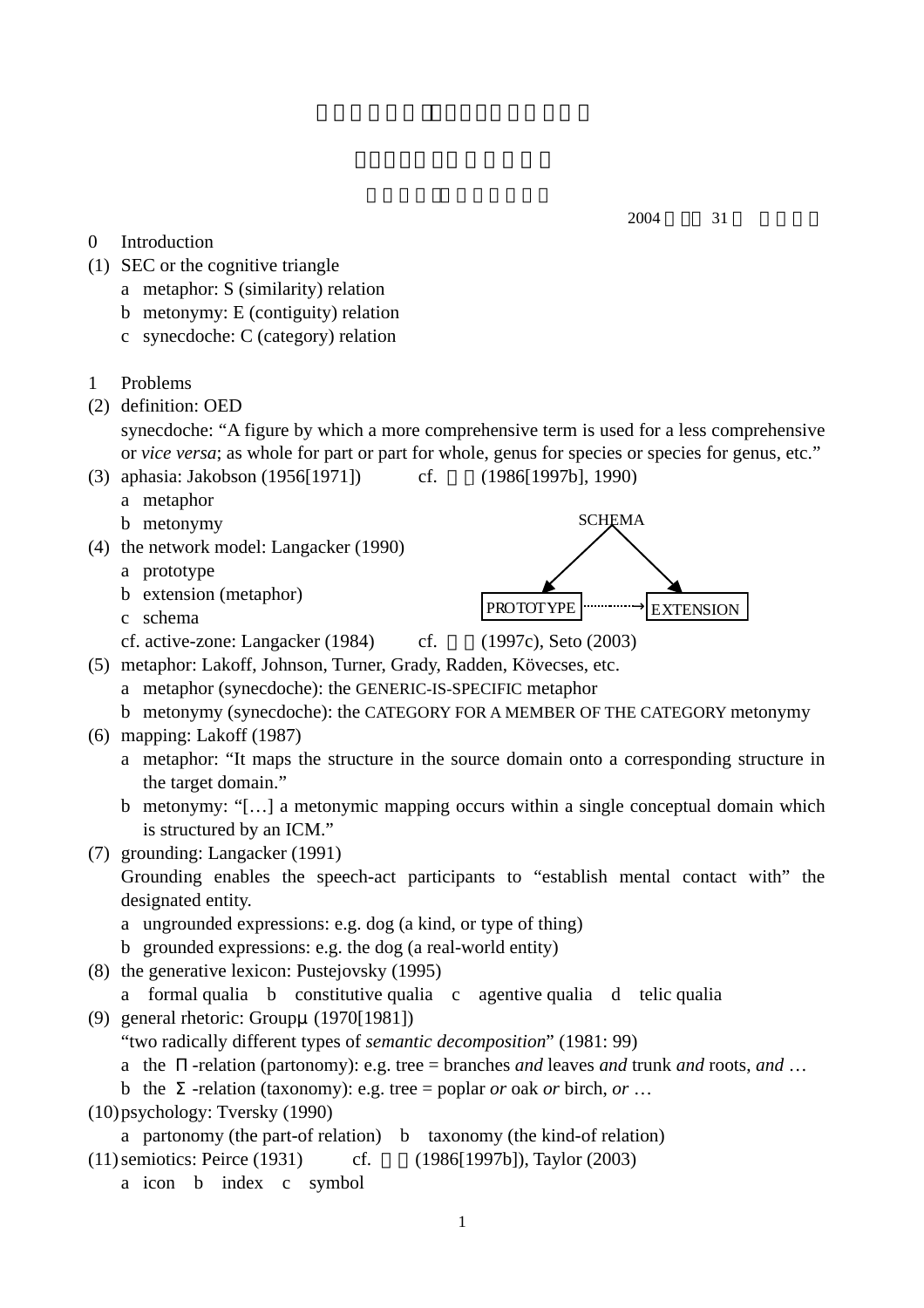(12) diachronic semantics: Geeraerts (1994)

- a metaphor b metonymy c generalization d specification
- 2 Metonymy and Synecdoche Newly Defined

(13) new definitions: Seto (1999)

- a metonymy: Metonymy is a referential transfer phenomenon based on the spatio-temporal contiguity as conceived by the speaker between an entity and another in the (real) world.
- a' metonymy: Metonymy is an E(entity)-related transfer.
- b synecdoche: Synecdoche is a conceptual transfer phenomenon based on the semantic inclusion as conceived by the speaker between a more comprehensive and a less comprehensive category.
- b' synecdoche: Synecdoche is a C(ategory)-related transfer.
- (14) the PT fallacy and the EC fallacy: Seto (2003)
	- [P=partonomy, T=taxonomy, E=entity, C=category]
	- a Metonymy is an E-transfer, i.e., a referential transfer based on the contiguity between an entity and another in the world, as conceived by the speaker.
	- b Synecdoche is a C-transfer, i.e., a categorical transfer based on a 'kind-of' relation between a genus and a species, as conceived by the speaker.
	- c Metaphor is an S-transfer, i.e., a structural transfer based on the similarity between an entity or category and another entity or category, as conceived by the speaker.
	- d The PT fallacy is to confuse partonomy (the entity-based 'part-of' relation) and taxonomy (the category-based 'kind-of' relation) and to interpret taxonomy in terms of partonomy.
	- e The EC fallacy is to confuse entities and categories and to interpret categories in terms of entities. The PT fallacy is a kind of EC fallacy.
	- f Folk understanding and expert knowledge should be distinguished in scientific discussion.
	- g Categorisation is possible without language.
	- h Langacker's network model is flawed because metonymy has no proper place in it.
	- i The cognitive triangle can be a model to describe not only synchronic polysemy but also diachronic semantic change.
	- j In the cognitive triangle, metonymy belongs to the E domain, synecdoche to the C domain, and metaphor straddles both domains.

(15) the cognitive triangle



3 Polysemy

(16) a new descriptive model of polysemy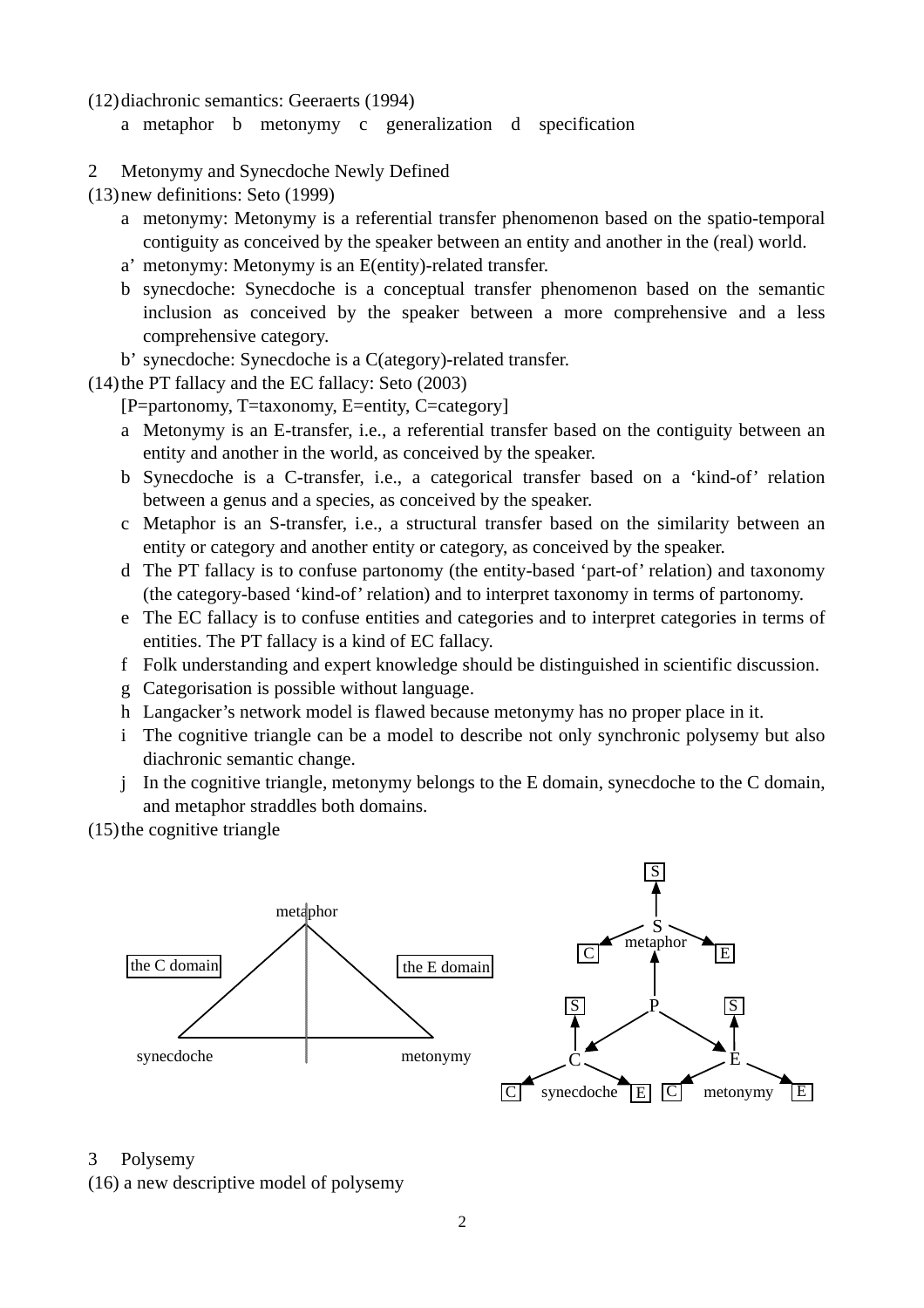|  |  |  | (17) the major semantic extension patterns of polysemous words |  |  |
|--|--|--|----------------------------------------------------------------|--|--|
|  |  |  |                                                                |  |  |

|        | neck                                            |
|--------|-------------------------------------------------|
|        | $empty < \longrightarrow$<br>$\,<\,$<br>$\,>$   |
|        | sponge $\langle \rangle$<br>$\,>$<br>$\,<\,$    |
|        |                                                 |
|        | $drink <$ ><br>$\qquad \qquad <\qquad \qquad >$ |
|        | $\sin p \leq$<br>$\,<\,$<br>$>$                 |
|        |                                                 |
|        | neck                                            |
|        | longhair                                        |
|        | bottle                                          |
|        | trash                                           |
|        | empty <<br>$\, >$<br>$\lt$<br>$\,>$             |
|        | red cap                                         |
|        | sleep                                           |
|        | cradle                                          |
|        | dance                                           |
|        | fire                                            |
|        | headache                                        |
|        | purchase                                        |
|        | mark                                            |
|        | bite                                            |
|        | sad $\langle$<br>$>$ $\,$<br>$\lt$<br>$\,>$     |
|        | author                                          |
|        | guard                                           |
|        | hammer                                          |
|        | wrap                                            |
|        | feed                                            |
|        | injection                                       |
|        | bag                                             |
|        | walk                                            |
|        | dust                                            |
|        | date                                            |
|        | Shakespeare                                     |
|        | ruin                                            |
|        | knife                                           |
| $\ast$ |                                                 |
|        | glass                                           |
|        | ${\rm ashes}$                                   |
|        |                                                 |
| $\ast$ | china                                           |
|        |                                                 |
|        | beauty                                          |
|        | orange                                          |

Barcelona, A. 2000. ed. *Metaphor and metonymy at the crossroads*. Berlin: Mouton de Gruyter.

Geeraerts (1994) "Historical semantics," in R. Asher ed. *The encyclopedia of language and linguistics*. Oxford: Pergamon Press, 1567-1570.

Grady, J. 1997. "A typology of motivation for conceptual metaphor: Correlation vs. resemblance," in R. Gibbs